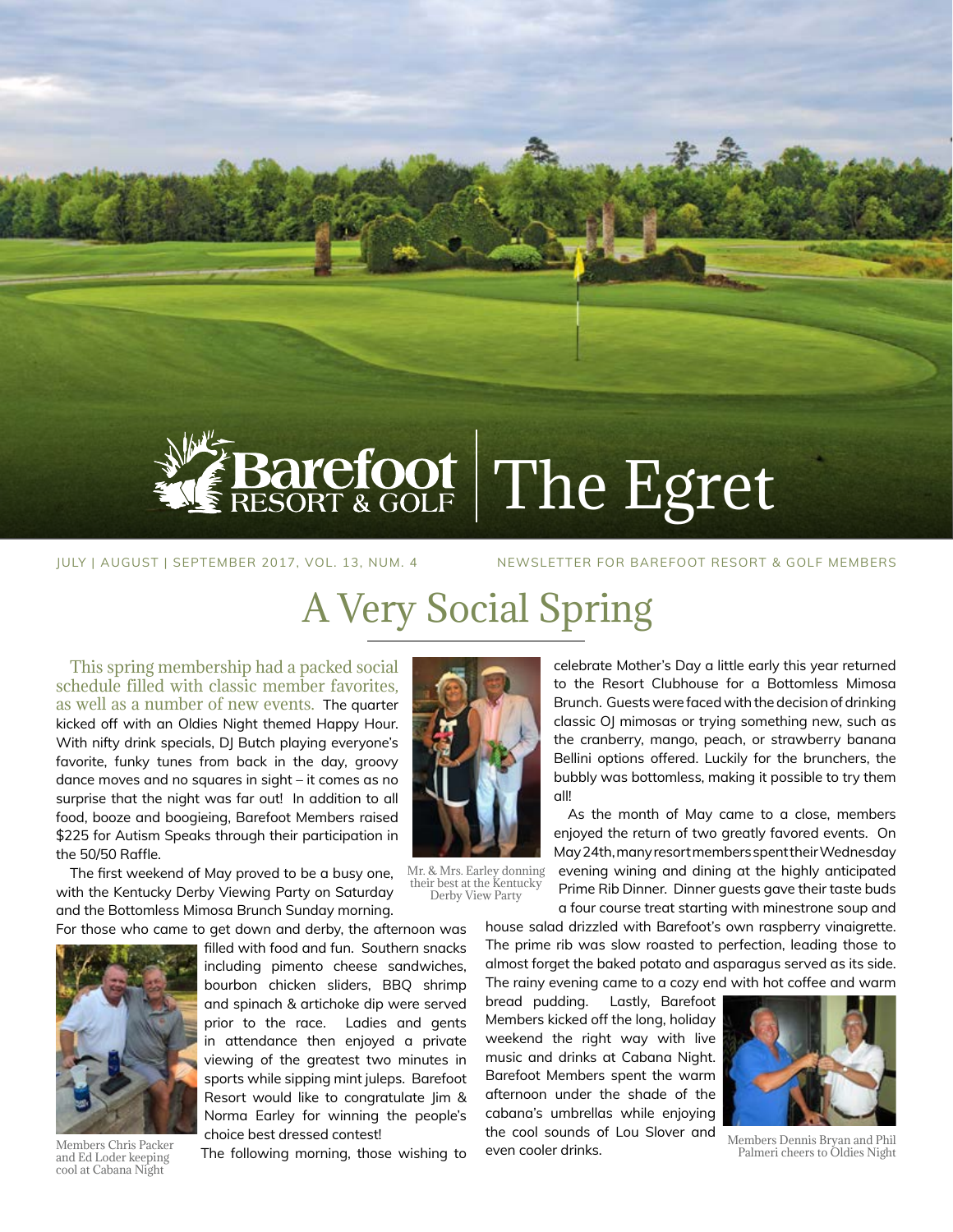## 2017 BLGA Spring Fling

On March 30th, thirty-five women took to the Fazio course to compete in the BLGA's annual Spring Fling Tournament. Following a modified 1-2- 3 format, nine teams of three to four players fought for the title of Spring Fling Champion. The tourney also included a closest to the line, as well as two closest to the pin contests.

To further the event's spring fever theme, each team was named after a different springtime feathery friend and teammates coordinated to sport their assigned bird's color. Following their round, the colorful crew



The Flamingos, Robins and Orioles pose for a victory photo

concluded their day at the Resort Clubhouse with a light lunch, photos and awards. Barefoot Resort & Golf would like to congratulate all of those who participated in the 2017 BLGA Spring Fling Tournament, especially the following winners:

#### 1st Place – The Flamingos

Chris Hale, Terry Jee, Barbara McKenna, Dru Kownack

2nd Place – The Robins Linda Kunsman, Barbara Beech, Ann

Shappell, Nora Wren

#### 3rd Place – The Orioles

Donna Dorward, Jean Laskowski, Donna Krohn, Vicky Hayes

Closest to the Pin Terry Jee on Fazio #3 Gail Dembo on Fazio #16

## Member Survey Slated for Late Summer

Once again, Barefoot Resort & Golf is reaching out to our Membership to hear what you have to say. The 2017 General Member Survey will cover four areas of Barefoot's operations that are the most important to you. These areas will include Golf Operations, Food & Beverage, Member Social Events / Special Dinners, as well as Communication. The format of the 2017 survey not only enables members to rank specific aspects of the four areas stated above, but also gives members the opportunity to express their comments and concerns in text boxes provided by open ended questions. The goal of the survey is to confirm those areas where we face challenges, identify the specific needs for improvement, in addition to determining the current wants and needs of our Members in regards to amenities and privileges. Through the survey's research and data collection, Barefoot Resort will continue its commitment by ownership and staff to diligently

The 2017 General Member Survey is slated to be sent out via email before the end of the summer and will be open for members to complete over the course of 6 weeks. The survey will only take a few minutes to complete. Each completed survey will be entered into a raffle drawing for a chance to win a \$100.00 gift card that can be used at the Resort Clubhouse. All surveys are anonymous and only one survey will be permitted per family membership. Barefoot Resort & Golf Membership Department would like to thank you in advance for your time and participation – through your assistance, we will be better equipped to meet your expectations and serve you to the best of our ability.

work towards improving the value of your membership.

#### Closest to the Line Pam Martin

### Social Event Scheduled across the Waterway

The beaches are packed, school is out and the heat and humidity are here to stay – it's safe to say summertime is in full swing here in NMB. As a continued commitment to the growth of Barefoot's social calendar with member gatherings and special dinners hosted on both sides of the waterway, the Membership Department is excited to introduce a new Member Social Event this summer taking place on the other side of the Barefoot Bridge! In addition to Margarita Monday, Happy Hour and the Prime Rib Dinner, which will be held at the Resort Clubhouse, Barefoot Members can avoid the summer crowds at a private, locally hosted event.

The Membership Department is proud to announce its first ever Girls Night Out! The first, of hopefully many, will take place at Wine & Design in North Myrtle Beach this August with date details to come. "Unleash your inner artist" this summer with other Barefoot Member ladies. Ladies who are interested in attending this event are encouraged to contact the Membership Department by calling (843) 390-3207 or by emailing jjester@ barefootgolf.com for more details.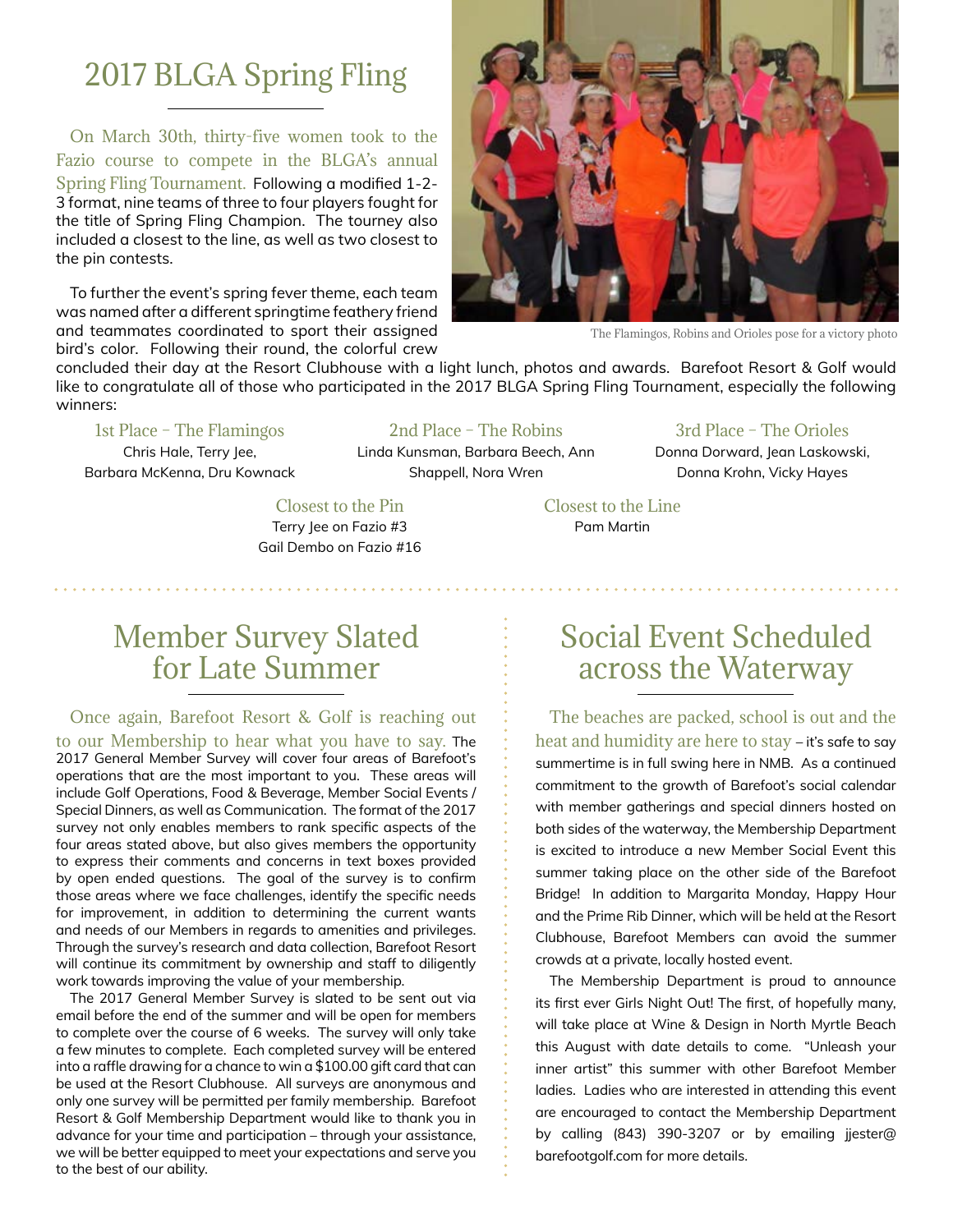## Dunes Club Travel Day

Whether you are going for the green in two on the famed "Waterloo" or simply admiring the best the beach has to offer you are sure to enjoy this special travel day treat. The Dunes Golf and Beach Club remains one of the top-rated courses on the Grand Strand, as well as in the Country, having gone through extensive renovation under the direction of "The Open Doctor", Rees Jones, in late 2013. In May 2017, Golf Digest ranked the Dunes Club #54 of the top 100 Greatest Public Courses in America. The Dunes Club has hosted numerous professional tournaments, with the most recent being the U.S. Women's Amateur Four-Ball Championship. Participants of the tournament represented a total of 41 States and 7 Countries. Head Pro Dennis Nicholl is graciously offering Barefoot Golf Level Members the chance to experience the course on Monday August 7th for a vastly discounted rate of \$69 per person, including green fee, cart fee and practice balls. There are thirtytwo spots (8 foursomes) available for first come first served sign-up. The first tee time is at 11:30 AM with ten minute intervals. As in the past, we prefer foursome registration. Any singles requesting play will be put on a waiting list and we cannot guarantee play for singles who register. **Signup deadline is Monday, July 31, 5:00 PM. Register by calling 843-390- 3200 or in person at the Resort Pro Shop.**



Aerial Shot of Famous "Waterloo", Dunes Club #13

#### Summer Member Guest and JR Golf Rates

Resort Member guests may now play for \$40 per person after 12:00 Noon. This discounted rate will run through September 6th. Junior guests 17 and under may play for \$45 before 12:00 Noon while, after 12:00 Noon, junior guest 17 and under may play for free if accompanied by a paying adult (maximum of one free junior per one paying adult).

#### Still Time to Register for Member-Guest

The 2017 Member-Guest tournament is slated for September 1-3. The format enjoyed over the past few years will be used with two-person teams competing in five 9-hole matches (one in the morning and one in the afternoon). To determine the flight winners, there will be a playoff in the afternoon on the final day. A social gathering is planned for the first evening of the event, September 1. At the conclusion of the event a cocktail hour, dinner and awards banquet will be held following golf on the final day September 3. Breakfast and lunch will be provided for each day of the tourney. Flight assignments will be made based on 80% of the combined team handicaps. Tee selection for participants is based on individual handicap index. Anyone sixty years or older will be given the option to move up one tee box. Adjustments will be made for teams competing from different tees. Price is \$500 per team and includes all golf, food and beverage and prizes. For more information or to secure enrollment forms, contact Trey Evans at 843-390-3200 or write to tournaments@barefootgolf.com.

## Message From the Superintendent

We appreciate your continuing support of our golf courses as we work our way through another Myrtle Beach summer. With the heat and humidity comes the ongoing maintenance of our Champion Bermuda greens. The most important process regarding upkeep of our putting surfaces throughout the summer is called verticutting. Verticutting essentially is the cutting of the leaf blade in a lateral direction in a way that opens up grooves in the turf canopy. This process also de-



Green Aerification

thatches the turf and firms up the putting surface. We then top dress the greens with a very fine application of sand. Topdressing fills in those areas that have been verticutt and smoothes the putting surface as it evens everything out. These practices are absolutely essential throughout the summer to properly maintain this type of grass and promote a healthy and hearty foundation for our putting greens all year long. You may have also noticed some white vertical markers in the fairways approximately 75-100 yards ahead of our normal tee boxes. These are our new family tees that are available for young and old alike. We wanted to provide an opportunity for golfers new to the game, or for those later in their years to play a course that is shorter, less intimidating and perhaps more fun. We will be providing score cards for these particular sets of tees in the pro shop for those that would like to give them a try. The Fazio and Dye Club courses are already healing up from the aerification process and we will be aerifying the Norman course this month from 7/10-7/13 and the Love course from 7/24-7/27. Thank for your continuing membership and enjoy the summer golf season.



Regards,